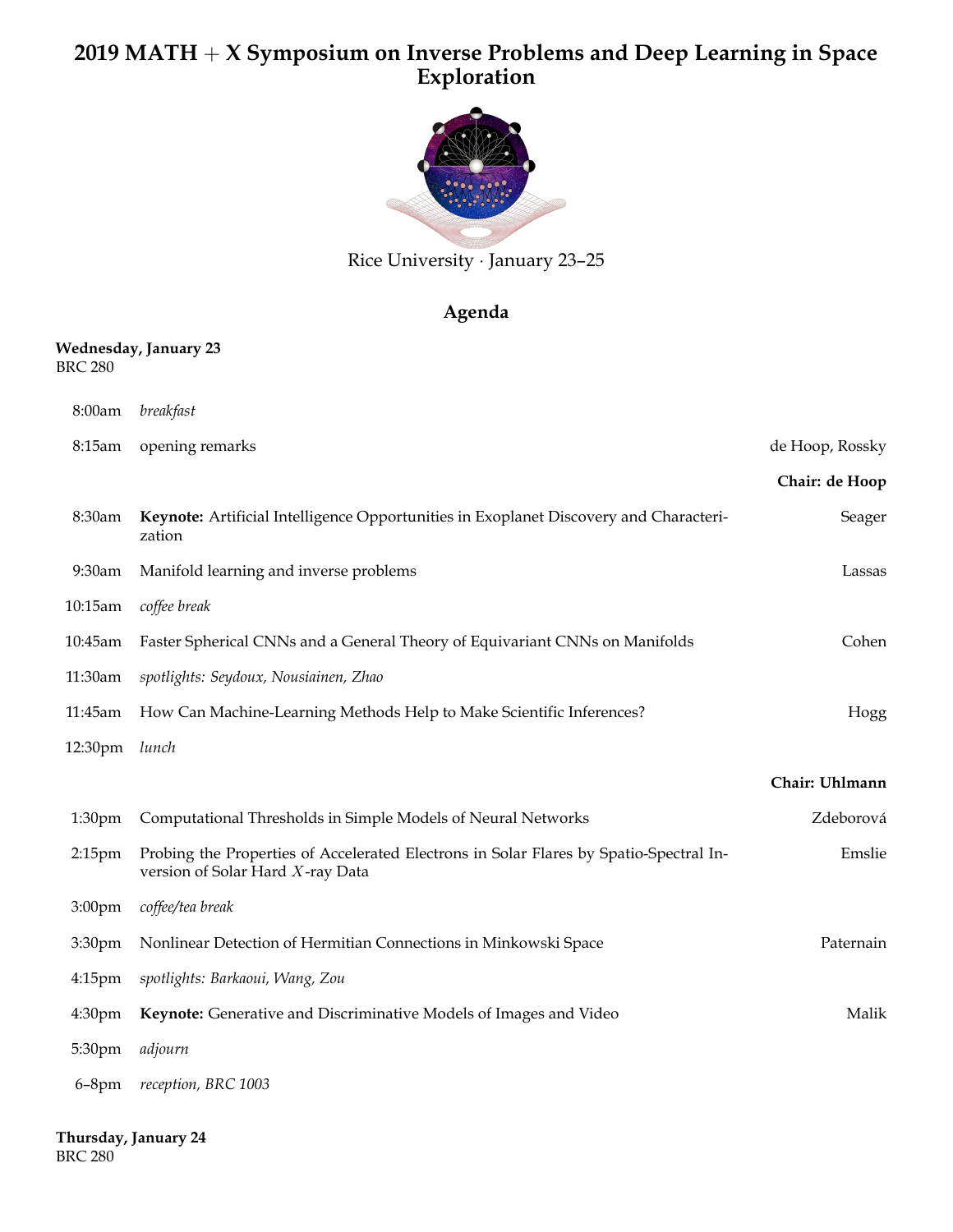|                                                |                                                                                                                | Chair: van der Hilst |
|------------------------------------------------|----------------------------------------------------------------------------------------------------------------|----------------------|
| 8:30am                                         | Keynote: Partial Differential Equations, Optimization and Deep Neural Nets                                     | Osher                |
| 9:30am                                         | Formation and Evolution of Short-period Exoplanets                                                             | Schlichting          |
| 10:15am                                        | coffee break                                                                                                   |                      |
| 10:45am                                        | SUNLayer: Stable Denoising with Generative Networks                                                            | Villar               |
| 11:30am                                        | spotlights: Sottile, Caballero, Niraula                                                                        |                      |
| 11:45am                                        | Recovery of Material Parameters in Transversely Isotropic Media                                                | Vasy                 |
| 12:30pm                                        | lunch                                                                                                          |                      |
|                                                |                                                                                                                | Chair: Bradshaw      |
| 1:30 <sub>pm</sub>                             | What Gravitational Waves Tell Us About the Universe                                                            | Bieri                |
| $2:15$ pm                                      | New Worlds, New Perspectives                                                                                   | de Wit               |
| 3:00 <sub>pm</sub>                             | coffee/tea break                                                                                               |                      |
| 3:30 <sub>pm</sub>                             | Exoplanet Discovery and Characterization using Generative Modeling                                             | Fergus               |
| $4:15$ pm                                      | spotlights: Mönkkönen, Ghosh, Lin                                                                              |                      |
| 4:30 <sub>pm</sub>                             | Keynote: Gravitational Wave Astrophysics: Where We Are and Where We Are Going                                  | Vitale               |
| 5:30pm                                         | adjourn                                                                                                        |                      |
| Friday, January 25<br><b>BRC 280</b><br>8:00am | breakfast                                                                                                      |                      |
|                                                |                                                                                                                | Chair: de Hoop       |
| 8:30am                                         | Keynote: Inverting the Sky for Planet Nine                                                                     | Brown                |
| 9:30am                                         | Recovering a Riemannian Metric from Area Data                                                                  | Alexakis             |
| 10:15am                                        | coffee break                                                                                                   |                      |
| 10:45am                                        | Challenges for Machine Learning and Inference for the Doppler Characterization of<br><b>Extrasolar Planets</b> | Ford                 |
| 11:30am                                        | Keynote: InSight - SEIS                                                                                        | Lognonné             |
| 12:30pm                                        | lunch                                                                                                          |                      |
|                                                |                                                                                                                | Chair: Bruna         |
| 1:30 <sub>pm</sub>                             | Inverting Simulation: Experiences with Inverse Problems in Particle Physics                                    | Cranmer              |
| $2:15$ pm                                      | spotlights: Bhattacharyya, Golubnichiy, Meyerson                                                               |                      |